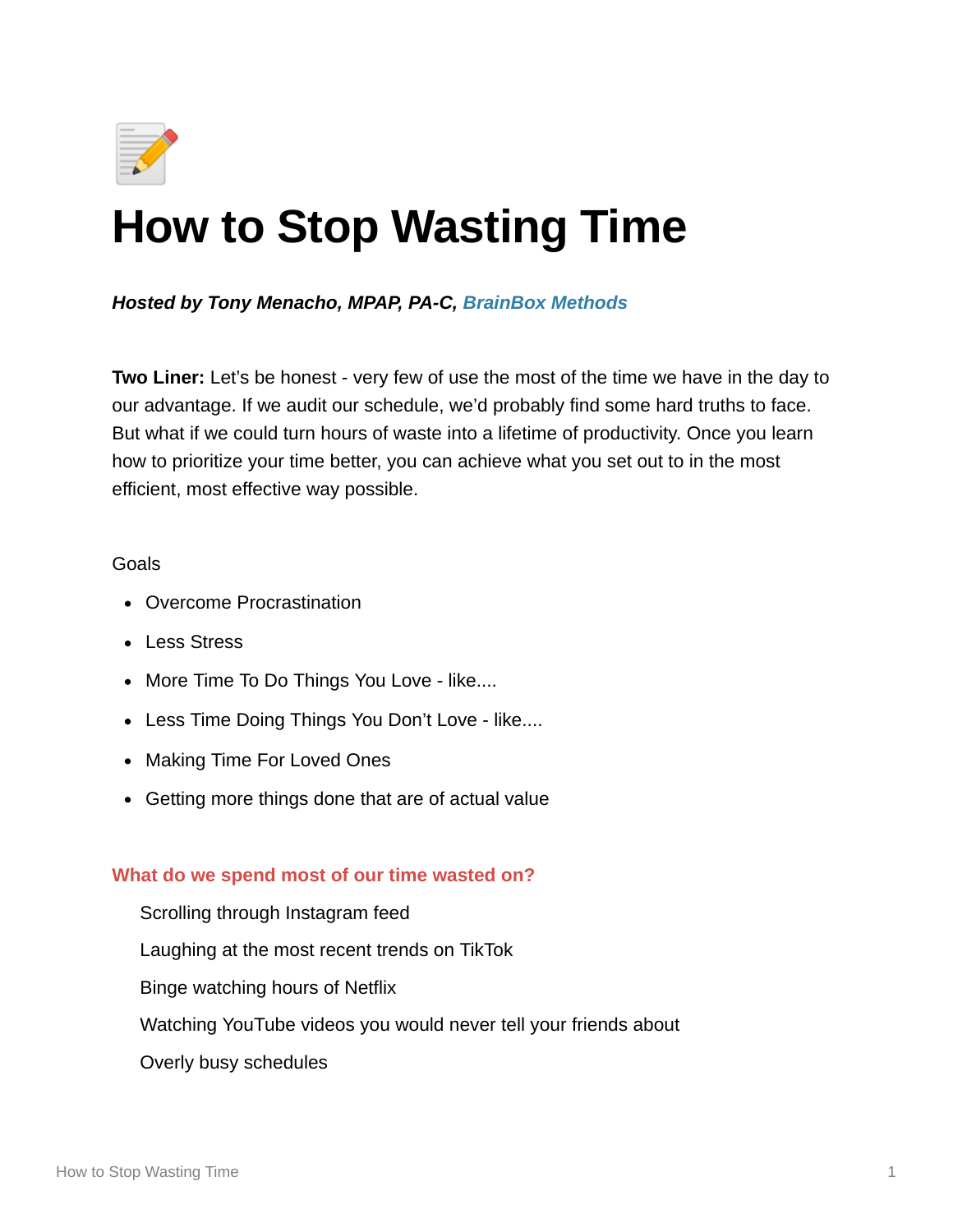"Everyone says I know you're so busy"...."I say I don't want to be known for being so busy...I want to be known for being so productive

"A busy life is a wasted life" - Frances Crypt

## Potential topics to cover/Talking Points

**Own Your Time - Stop telling yourself "I don't have time"**

"At any given time, you are doing what you most want to be doing"

- Your time is within your control, you are actively choosing to do what you want...that something
	- Ex: Working a 9-5: Having them tell you when to work, take breaks, go to meetings, etc....you're choosing this....

### **Audit your time**

- Write down your schedule for any given week and write down
- This is what we do with every student we mentor at BrainBox we need to know how you use your time
- Eliminate bad habits
	- **Atomic Habits by James Clear**

"The task of breaking a bad habit is like uprooting a powerful oak within us"

■ Hell Yeah or No - If it gets you pumped, then do that thing. If not, then don't

Now before we go onto the next point...I want you to think about this...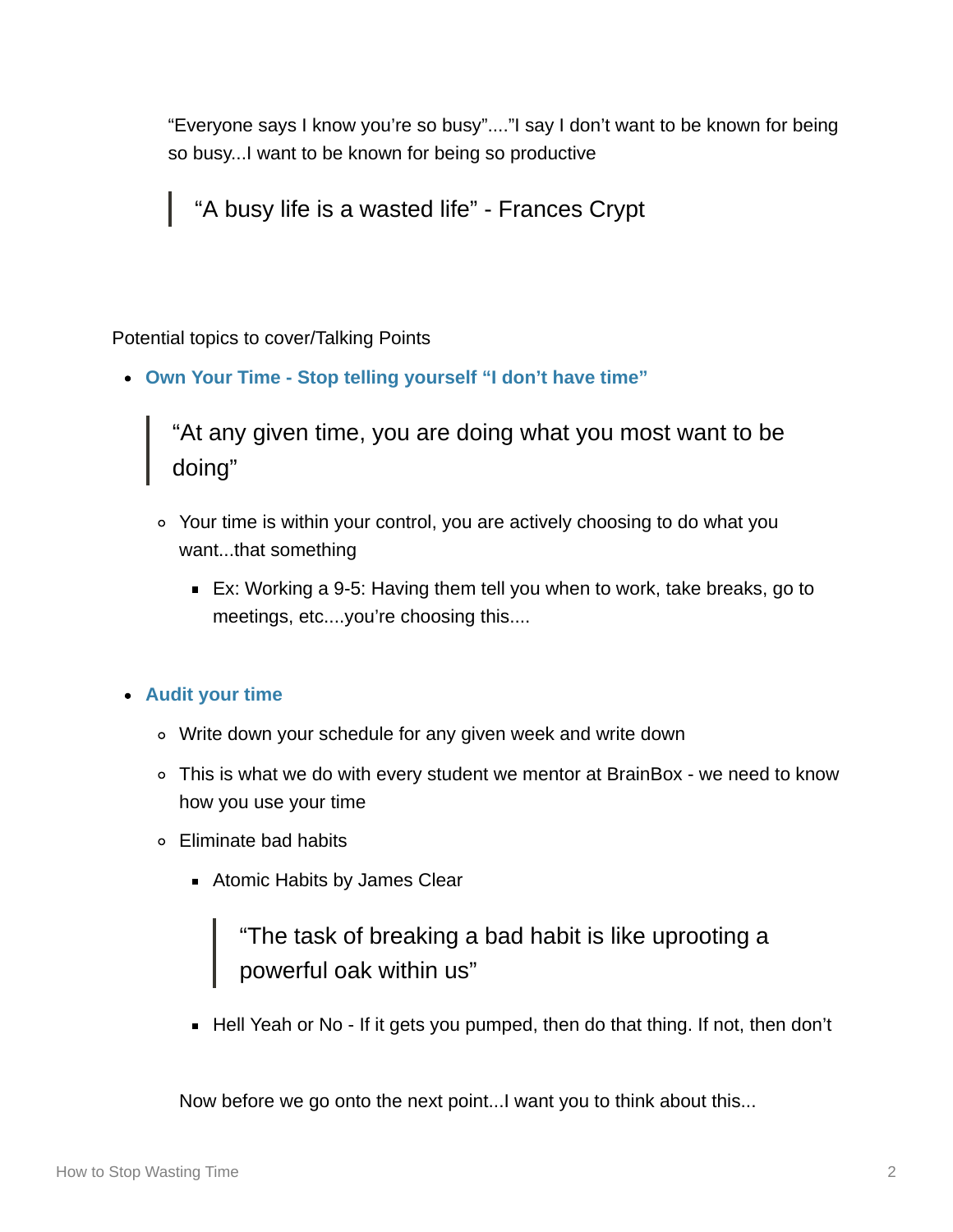Do this exercise in your head...This comes from TED talk by Laura Vanderkam

Most people are fixed on their achievements of last year and their goals for this year...

But if you will....I want you to picture yourself a year from now...it's the end of 2022...what are 3 to 5 amazing things you could accomplish that you would feel proud about? That you could look back on 2022 and say I did that...

Now with each thing as you audit your schedule, I want you to think....does this task, this action, this event...get me closer to any of these 3 to 5 amazing things?

If it doesn't then it might be a good idea to think twice....

#### **Systems Not Goals**

- We don't rise to the level of our goals, we fall to the level of our systems
	- Lack of structure in the initial phases of our company at BrainBox, Sac Street Med
	- Ex: Students who tell you their goals, but then have no system
		- I want to be fit eating chips
		- I want to be a professional soccer player no training regimen
		- I want to be a doctor no system for studying, getting experiences
	- **Productivity apps (Notion, Trello, Monday, etc.)** 
		- Thomas Frank Notion Tutorials
	- Automation of tasks Calendly setting up calls/meetings example

"Goals are good for setting a direction, but systems are best for making progress." - James Clear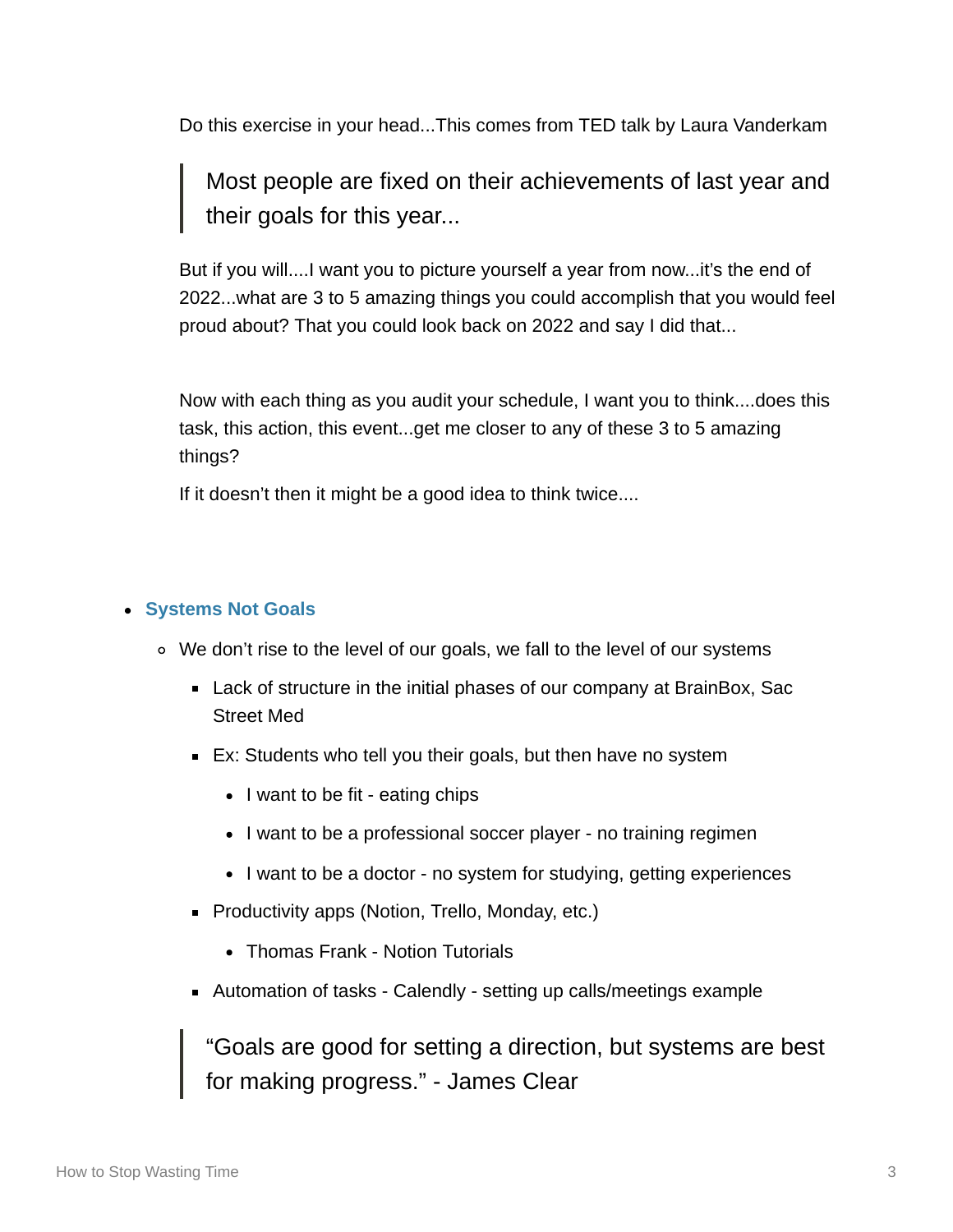#### **Track your time per task**

- ∘ If you don't have a good understanding about how long it takes you to complete a particular task, you may want to time yourself
	- For those who have been doing tasks for a long time, you may know roughly how much time you'll need, but even then...**GYM/TRENT EXAMPLE**
- Habit trackers (Toggle, eg.)

#### **Know your priorities**

- Ask yourself a few questions
	- What does my schedule look like with this commitment on it?
	- When I'm on my death bed, will I regret NOT doing this?
		- Will help you get over the fear of getting going
- What is most important to you and your goals?
	- We talked about those 3-5 amazing things

#### **• Bundle your tasks**

- Let's you take advantage of Economies of scale" cost savings caused by an increased productivity, to set things up
	- **Low physical energy tasks**
	- Low mental energy tasks
- **Time-boxing This is what Elon Musk uses for his incredibly busy days**
	- Cal Newport calls this technique Time Chunking

Kyle example...

The goal is to give a task a certain amount of time to complete